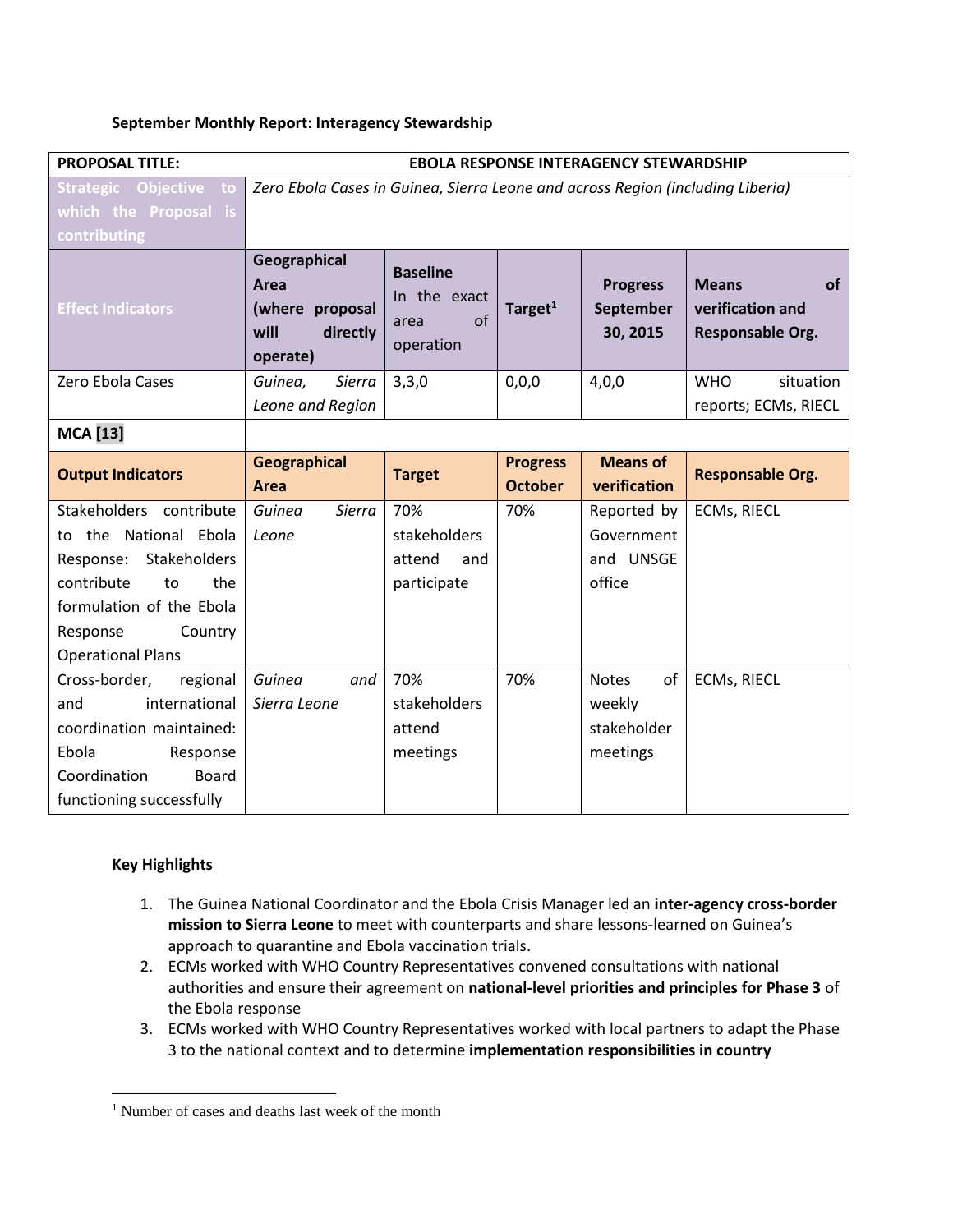- 4. ECMs worked with OCHA and partners on the **establishment and coordination of Rapid Response Teams** with the aim of producing operational protocols and a matrix indicating who will do what
- 5. ECMs worked with WHO and partners to agree with national structures on how and when to **adjust policies in line with risk levels**
- 6. ECMs worked with ICE agencies to ensure they **completed their estimates of financial needs** for October 2015 to March 2016, using country-level agreements on phase 3 strategy and framework as a basis for these estimates.
- 7. **RIECEL visited Sierra Leone from September 15-18. RIECL supported the work of ECM Guinea in discussions with key (diplomatic) partners** to review the election preparations and (the need for) contingency planning for the Ebola response efforts during the election period<sup>2</sup>.
- 8. **RIECL represented the UN**, and in particular the UN contribution to the Ebola response in West Africa, at the "Global Health Security Agenda: 2015 High-Level Meeting" in Seoul.

## **Regional and International Efforts**

RIECL represented the UN, and in particular the UN contribution to the Ebola response in West Africa, at the "Global Health Security Agenda: 2015 High-Level Meeting" in Seoul<sup>3</sup>. He participated in a number of plenary sessions and co-chaired the session on Ebola response with Tom Frieden of CDC, presented on "current Ebola context and transition" (what lessons can be learned from the Ebola response when operationalizing the global health security agenda) at the side-meeting "beyond Ebola – planning for success, measuring progress" organized by the US Government.

### **Cross-Border Coordination**

On 14-15 September, the National Coordinator and the Ebola Crisis Manager led an inter-agency crossborder mission to Sierra Leone to meet with counterparts and share lessons-learned on Guinea's approach to quarantine and Ebola vaccination trials<sup>4</sup>. The delegation included the Ebola Coordination Center Guinea, Conde Mamadou Negro; UK Ambassador to Guinea Catherine Inglehearn; Center for Disease Control and Prevention, CDC, Guinea Benjamin Dahl; OCHA Guinea, Nazzarena Ferraro; and Special Assistant to ECM Guinea, Swanny Roy.

The delegation joined a meeting of the Ebola Development Partners on September 15<sup>5</sup>. At the meeting with the Ebola Development Partners the National Ebola Coordinator in Guinea, Sakoba Keita made a comprehensive presentation on the Strategy "Cerclage" and Vaccine experience in Guinea. The presentation covered three points: 1) Epidemiology situation 2) Cerclage Strategy and 3) Vaccine trial. Areas of discussion between the teams from Guinea and Sierra Leone: the notion of limiting the movement of contacts in the "Cerclage" in Guinea and limiting the movement through quarantine, the experience of vaccine trial in Guinea and also preparedness for the future. The ECM Guinea explained that quarantine is a new concept for the mission that has never been implemented in Guinea. In this regard, the main difference is that in the quarantine period (three weeks) there is absolute restriction of movement while in "Cerclage" people have freedom to move in the area. (e.g. people have right to farm, kids go to school) . Nevertheless the aim is the same.

 $\overline{\phantom{a}}$ 

<sup>2</sup> Source: P.Graaff Travel Report eTR111646

<sup>3</sup> Source: P. Graaff travel report eTR111382

<sup>4</sup> Source: ICE Situation Report No.7

<sup>5</sup> Source: Ebola Development Partners Meeting, September 15,2015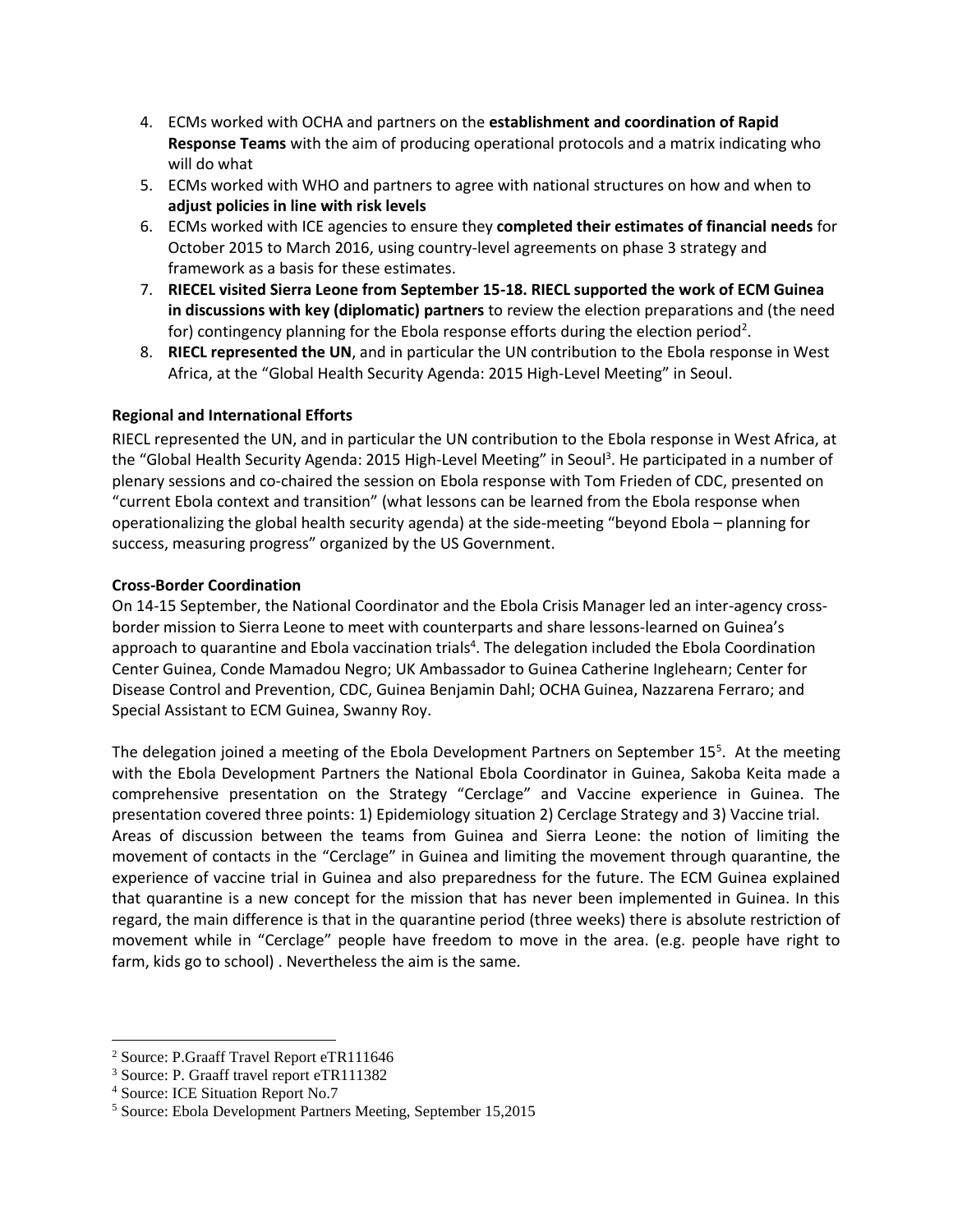The NERC of Sierra Leone commented that it is in their interest to know more about Guinea's experience in reprograming of resources and establishing permanent structures for respond to any future outbreaks. The National Ebola Coordinator in Guinea noted the idea on having Temporary (Epidemiological) Treatments Centers was to avoid mortality of patients, by creating closest facilities to patients and control the diseases. In addition, Ebola Treatment Centers were having no patients and they decided to close them. ECM Guinea clarified that if treatment centers are within the framework of Ebola Response there is a possibility to be flexible and to allocate funds to invest in infrastructure.

The National Ebola Coordinator in Guinea added that in the country started the response with many restrictive measures but this was leading to humanitarian problems, so they revised the measures to be more acceptable to the communities. "Fear makes people hide". WHO/RC proposed to discuss also community ownership/engagement which requires more resources and needs to be properly evaluated for future responses. ECM Sierra Leone suggested continuing the discussion on the Guinea presentation in the next meeting to address all the different issues raised.

## **Liberia**

Key Ebola partners in Liberia**<sup>6</sup>** – CDC, IRC, OCHA, OFDA, UNICEF, and WHO – worked on Phase 3 planning and identified the minimum critical activities required in the plan. These activities have been shared with donors and partners for the purpose of identifying and filling funding gaps which are expected to be below US\$5 million for the period September 2015 – March 2016. Work is ongoing to ensure all of the key elements required for the implementation of Phase 3 capacity in Liberia, especially at subnational level, are fully in place within the shortest time possible.

On 16-18 September, the Liberian Ministry of Health, IOM and WHO conducted an assessment mission to Lofa and Nimba Counties in order to strengthen community- based events surveillance in the context of the integrated disease surveillance and response (IDSR) operations<sup>7</sup>. The mission targeted county authorities, county health teams and civil society representatives. In addition, UNFPA and county health teams visited bordering health facilities in Lofa and Gbarpolu Counties to ensure strong border surveillance and to maintain and improve proper screening at crossing points.

# **Guinea**

 $\overline{\phantom{a}}$ 

UN, NGOs and the Red Cross Movement finalized their joint planning for Phase 3 of the response in Guinea, which entails ensuring that ongoing efforts to get to zero remain in place, while also aiming to minimize risks for further infections by reinforcing surveillance systems and ensuring care for Ebola survivors<sup>8</sup>.

Guinea held the regular monthly meeting of ambassadors attended by the ambassadors of Germany, USA, EU, France, UK, Japan and Russia and also attended by the UN Resident Coordinator. The meeting discussed the epidemiology, the political and security situation and the plan for the roll out of Phase 3 of the Ebola response strategy.

RIECL supported the work of ECM Guinea in discussions with key (diplomatic) partners to review the election preparations and (the need for) contingency planning for the Ebola response efforts during the election period<sup>9</sup>.

<sup>6</sup> Source: ICE Situation Report No.7

<sup>7</sup> Source: ICE Situation Report No.7

<sup>8</sup> Source: ICE Situation Report No.7

<sup>&</sup>lt;sup>9</sup> Source: P.Graaff Travel Report eTR111646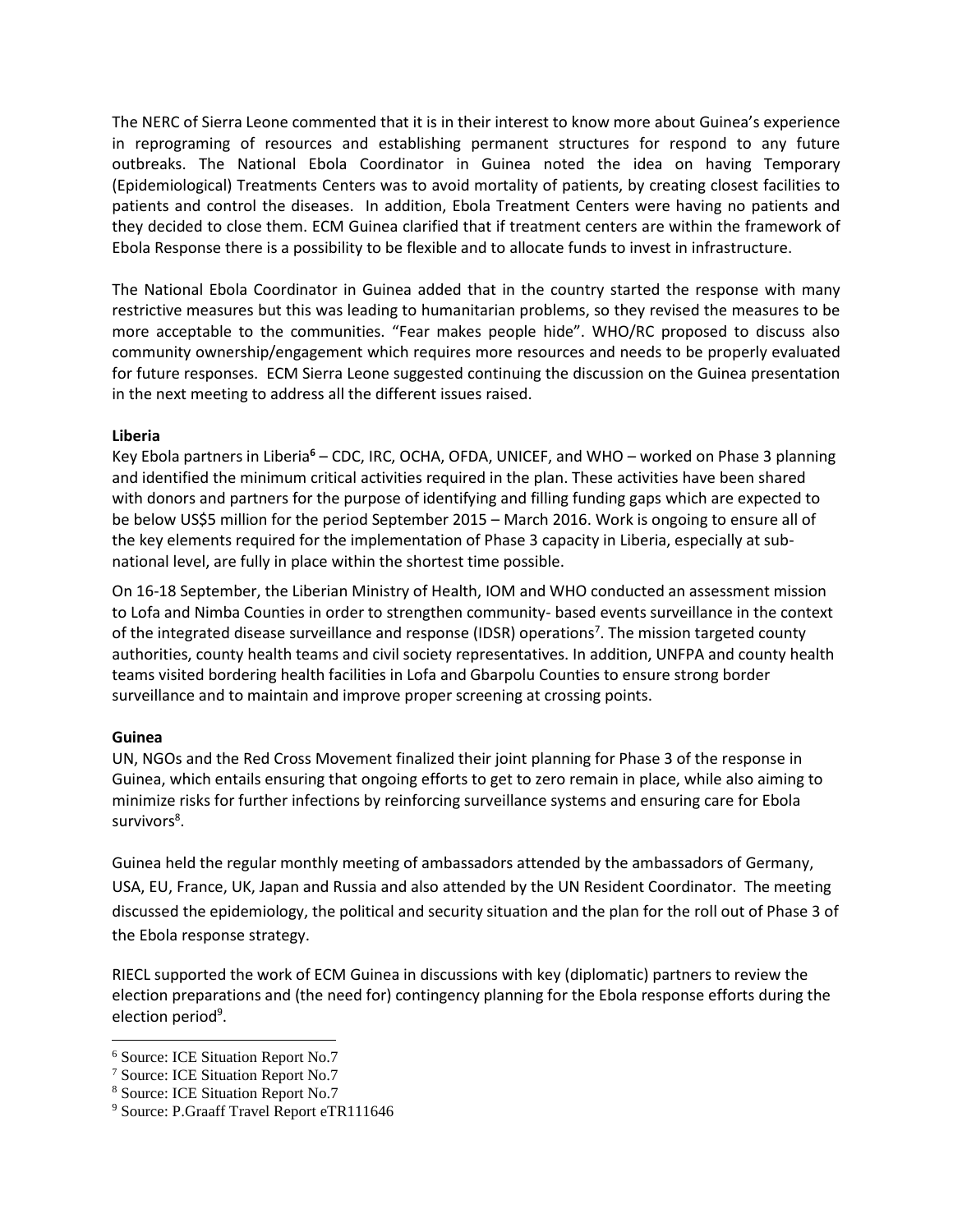ECM Guinea organized a working dinner with the key UN agencies to discuss the transition of WFP's operations with Cesar Aroyo of WFP. The discussion focused on how to maintain those components of the supply system with utility after the Ebola response and mainstream these into the relevant government structures.

ECM Guinea visited the Labe region of September 4-6 to verify how the issue of Ebola was being handled in the context of the election and to make sure that the health and administrative authorities were continuing with efforts to end the outbreak. He also reviewed the situation on the ground to confirm epidemiological surveillance was accurate<sup>10</sup>. He was reassured on both accounts that systems were operating as planned.

### **Sierra Leone**

In September Sierra Leone was actively trying to break all transmission chains and achieved this in most districts. Recent cases in Kambia and Bombali were quickly supported by multi-disciplinary Rapid Response teams from the NERC as well as the commencement of the ring vaccination trail<sup>11</sup>.

ECM briefed the Ebola Development Partners on the transition from response to early recovery<sup>12</sup> and she noted that the President has indicated his desire to have the capability transferred to MOHS and ONS to deal with any future outbreak. The President was briefed two weeks ago (Aug 26) by the Technical Transitional Working Group on systems, structures, processes and SoPs between MoHs and ONS at national level and at district level. They were looking into transferring capabilities from the current NERC into MoHs and ONS.

At the Ebola Development Partner Meeting on September 29<sup>13</sup> the ICE Advisor (on behalf of ECM Sierra Leone) noted the President's desire to ensure survivor care, including proving a message to the nation on anti-stigmatization. However, he was unable to provide this statement before he left for the General Assembly. The ICE Advisor also updated the group on the strong collaboration between Kambia and Forecariah; there was an MoU signed in March, as part of border collaboration, there was another MoU signed between Koinadugu and its neighbouring prefecture in Guinea. A meeting is taking place among seven districts bordering Guinea and Liberia; in terms of silent districts, as in the case of Bombali where no case was reported for over 150 days, it is important to monitor the situation closely; since there was no secondary case, the validity of EVD case was again challenged; it is in this regard Dr. Kamara presented to the Bombali leadership, and shared the same presentation at this meeting.

RIECEL visited Sierra Leone from September 15-18<sup>14</sup>. He met key interlocutors, including HE the President, the NERC leadership and partners to review progress in the response and the implications of recent cases in Kambia and Bombali in terms of focus and approach. He also visited Makeni (Bombali) to discuss the most recent case with responders on the ground. He concluded the most recent cases in Kambia and now Bombali show a vastly increased capacity to quickly and decisively mount a full scale operation aimed at interrupting transmission soonest (not beyond the index case plus one additional generation). This is all the more impressive since the overall approach in Sierra Leone, with household level quarantine for entire villages or neighbourhoods, is particularly tasking compared to the systems

 $\overline{a}$ <sup>10</sup> Source: A.Dieng Travel Report eTR112405

<sup>&</sup>lt;sup>11</sup> Source: ICE Situation Report No.7

<sup>12</sup> Source: Ebola Development Partners Meeting, September 8, 2015

<sup>13</sup> Source: Ebola Development Partners Meeting, September 29, 2015

<sup>&</sup>lt;sup>14</sup> Source: P.Graaff Travel Report eTR111643